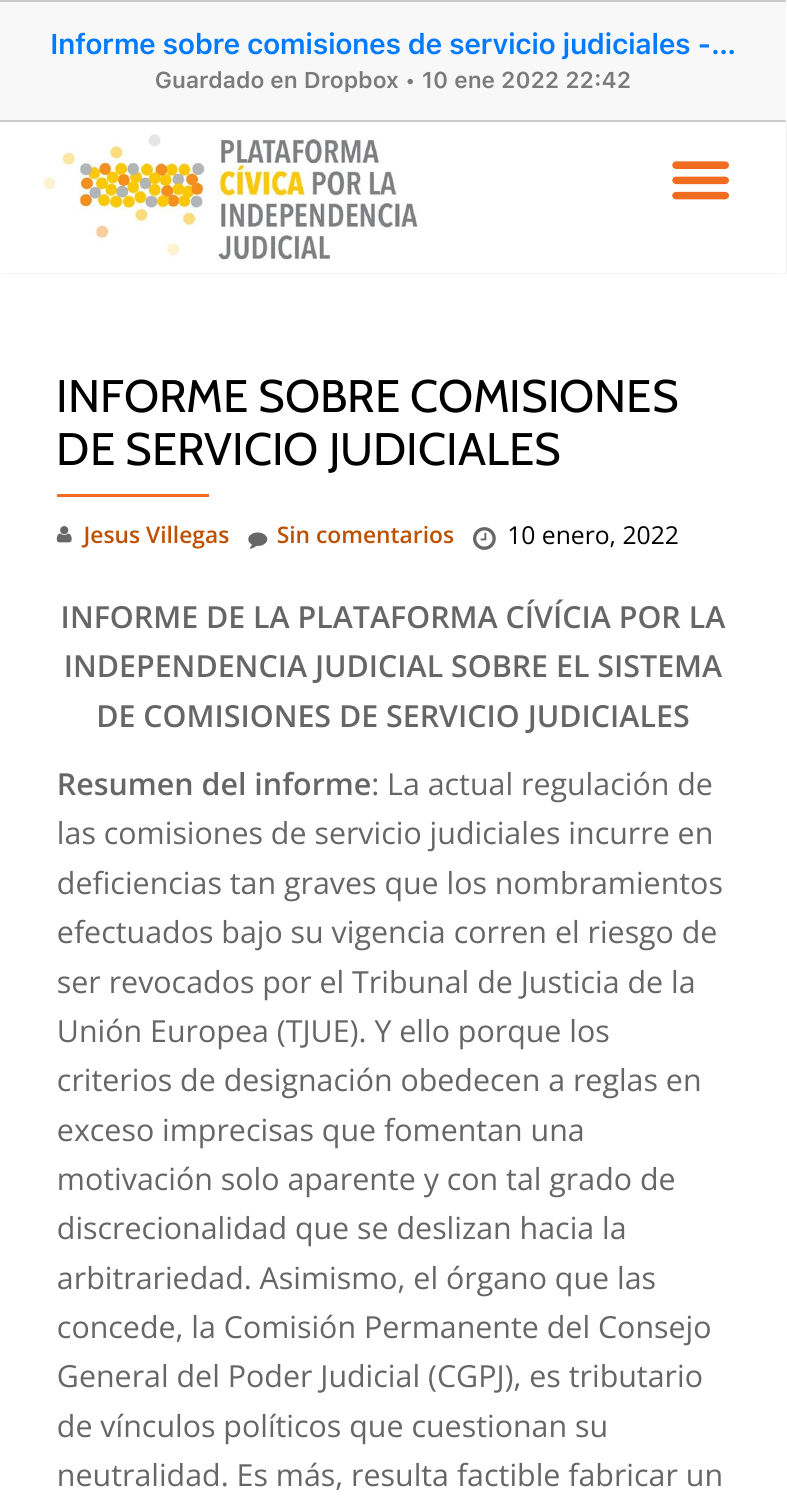curriculum profesional a aquellos candidatos a los que se desee promocionar por amiguismo u otros motivos extralegales, lo que entraña un peligro de discriminación para la gran mayoría de los magistrados, los cuales se limitan a desempeñar humildemente su trabajo, sin saber ni querer saber nada de negociaciones entre pasillos, contactos en las altas esferas o prebendas de cualquier clase. A este respecto, la sentencia C-748/19 del TJUE proporciona materiales jurídicos para impugnar buena parte de los acuerdos mediante los que, hoy por hoy, se cubren vacantes o se asignan refuerzos en los órganos jurisdiccionales españoles.

Texto íntegro del informe:

## LAS COMISIONES DE SERVICIOS EN EL ACTUAL PANORAMA JUDICIAL ESPAÑOL

BREVE EXPOSICIÓN DEL RÉGIMEN JURÍDICO  $1_{\cdot}$ DE LAS COMISIONES DE SERVICIOS

#### **Tipos de comisiones**

Las comisiones de servicios pueden responder al objetivo clásico de "cubrir una vacante", o bien ser utilizadas como "medida de refuerzo" (arts. 216 y siguientes, art. 350 LOPJ).

Además, la comisión puede ser con o sin relevación de las funciones propias del puesto de origen del solicitante.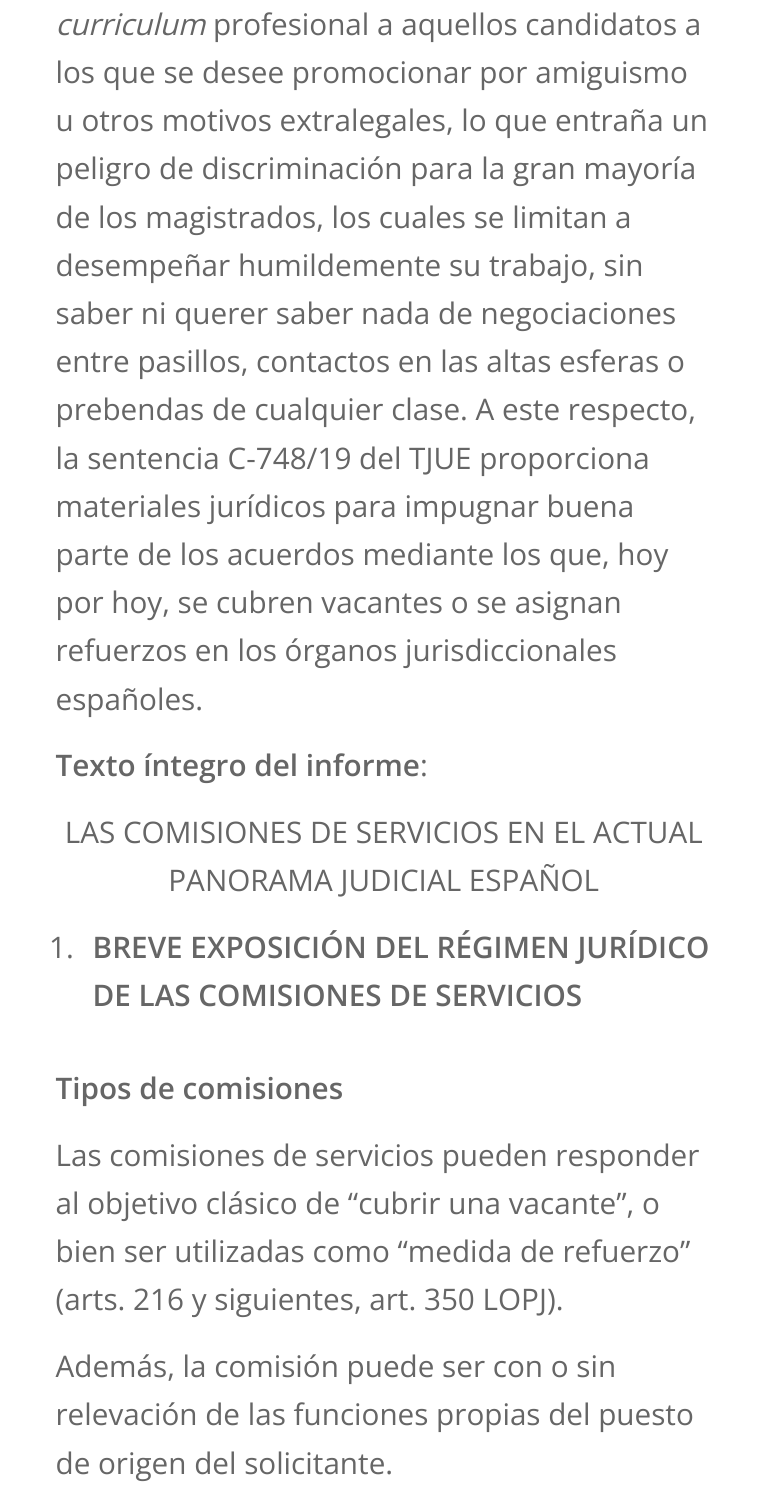### Criterios de designación

- Sólo podrán conferirse, en resolución  $\bullet$ motivada, si el prevalente interés del servicio y las necesidades de la Administración de Justicia lo permiten (art. 350 LOPI).
- En el supuesto de que existan varios  $\bullet$ peticionarios para el otorgamiento de la misma comisión de servicio, la Sala de Gobierno correspondiente, al proponer con preferencia a aquel que estime más idóneo, habrá de valorar las siguientes circunstancias:
- a) Pertenencia del Juez o Magistrado 1. solicitante al mismo orden jurisdiccional en que esté integrado el Juzgado o Tribunal a reforzar.
- b) El lugar y distancia del destino del  $2.$ peticionario.
- 3. c) La situación del órgano el que es titular.
- d) El conocimiento del derecho o de la 4. lengua y el derecho sustantivo propios de la Comunidad Autónoma en que vaya a tener lugar la comisión (art. 216 bis 3)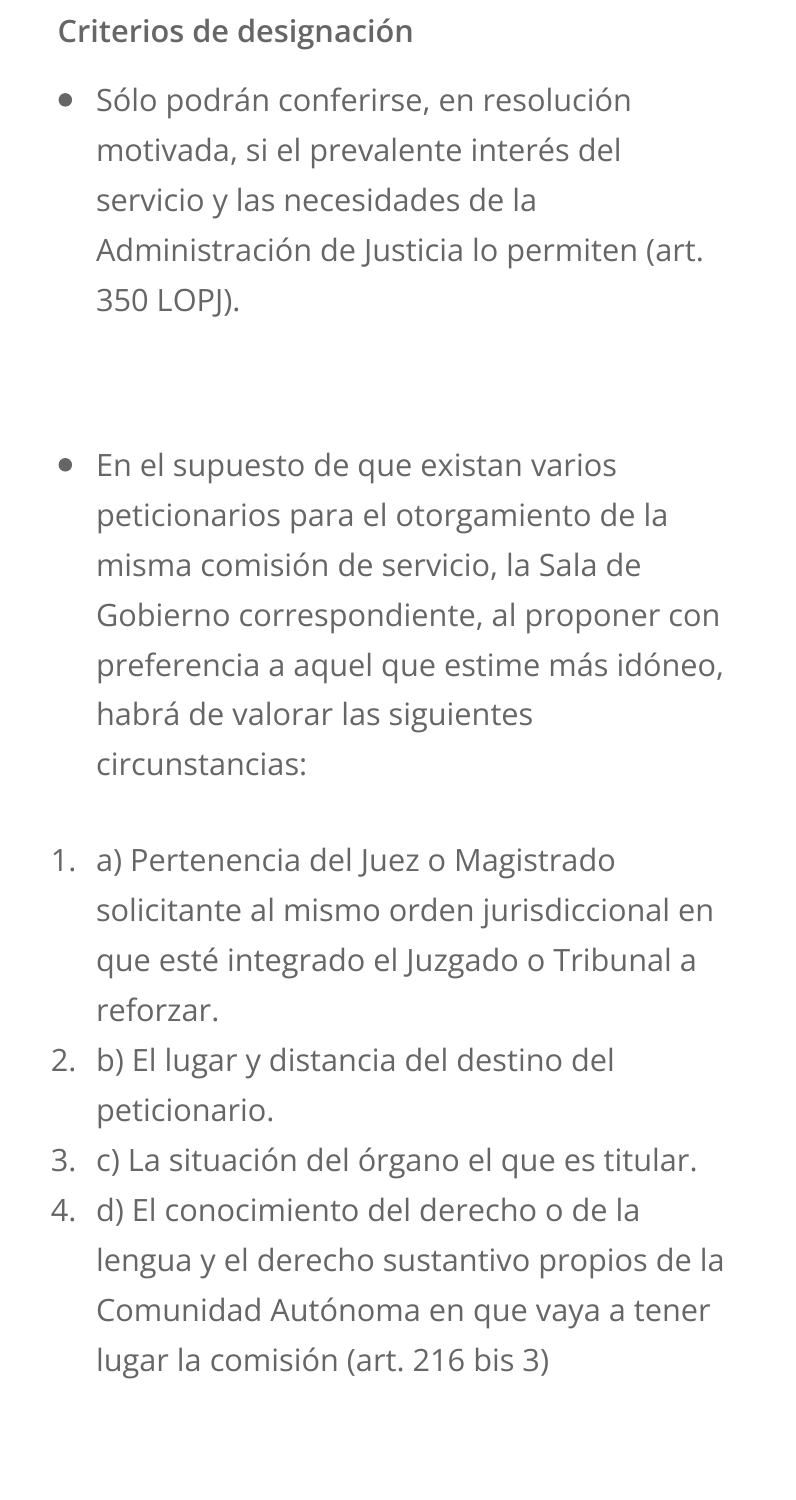- Cuando la valoración conjunta de las  $\bullet$ circunstancias anteriores no determine diferencias relevantes entre los distintos peticionarios, se podrán valorar otras circunstancias como la antigüedad profesional, el desempeño en órganos de naturaleza idéntica o similar al que es objeto de la medida, así como formación específica en las materias propias del órgano o que resulten más relevantes para la situación del órgano, publicaciones y otros méritos profesionales que guarden relación con las materias y asuntos de los que vaya a conocer el Juez/a Magistrado/a de apoyo. También podrán ser objeto de consideración circunstancias relativas a la conciliación de la vida familiar. La valoración de estos criterios se realizará igualmente de manera conjunta, sin que el orden seguido para su exposición determine prioridad de unos sobre otros (Acuerdo de 11 de julio de 2019, de la Comisión Permanente del Consejo General del Poder Judicial, por el que se aprueba la Instrucción 1/2019, sobre propuestas de medidas de apoyo judicial).
- La designación ha de hacerse de manera  $\bullet$ casuística y singularizada en función de las específicas circunstancias concurrentes; y, por esto mismo, ha de reconocerse al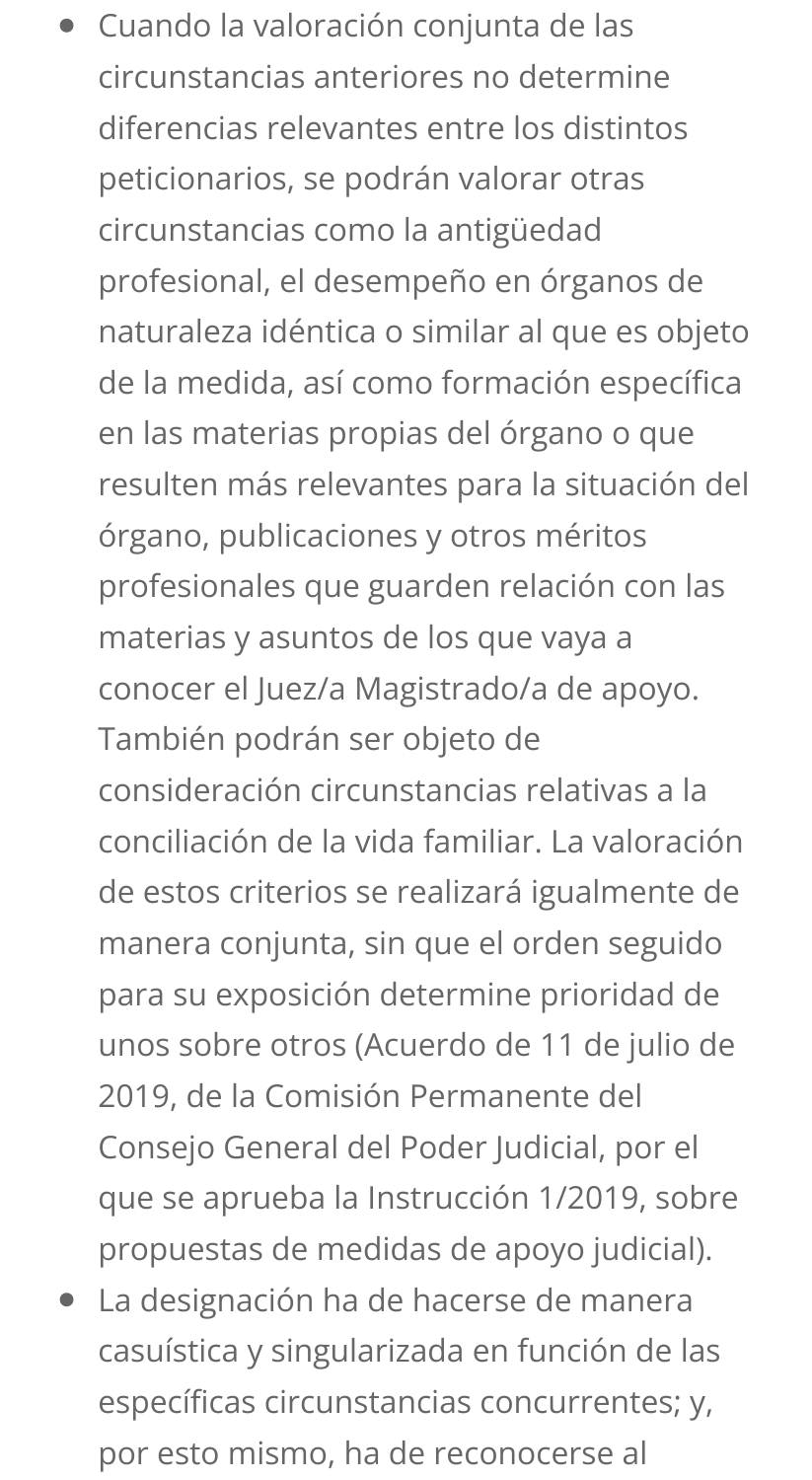Consejo una amplia discrecionalidad en orden a la determinación del criterio que debe decidir la designación en función de la singularidad que presente cada situación (sentencia del Tribunal Supremo 18 noviembre 2020)

#### Publicidad de las convocatorias

La oferta pública previa a la concesión de  $\bullet$ comisiones de servicio se realizará por las Salas de Gobierno en todo el territorio del Estado, y no solamente en el ámbito del respectivo Tribunal Superior de Justicia, a través de los medios de publicidad que resulten procedentes y, en todo caso, remitiendo la oferta pública para su inserción en la «Extranet de Jueces y Magistrados» de la página web del Consejo General del Poder Judicial (Acuerdo número 69 de la Comisión Permanente de 13 de noviembre de 2007, por el que se establece que la difusión de oferta pública de comisiones de servicio a Jueces y Magistrados se realice por las Salas de Gobierno en todo el territorio del Estado).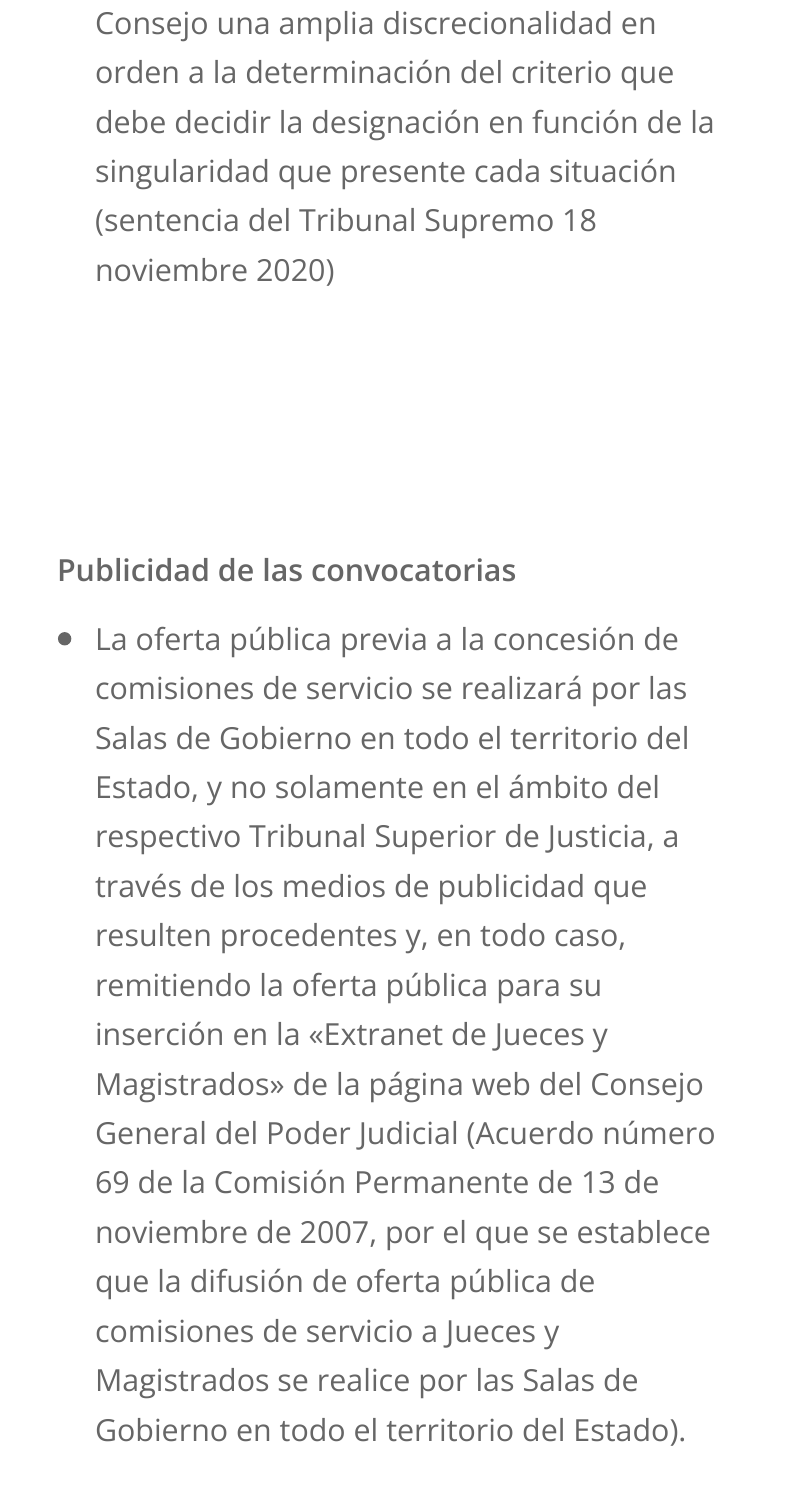#### Competencia para su concesión

Las comisiones se otorgarán por el Consejo General del Poder Judicial, oídas las Salas de Gobierno correspondientes. (art. 216 LOPJ)

La Comisión Permanente del Consejo General del Poder Judicial será competente para resolver sobre la concesión de las comisiones de servicio de cualquier tipo (art. 177 Reglamento Carrera Judicial

#### Publicidad de la concesión

La resolución que se dicte será notificada al interesado (art. 177 Reglamento Carrera Judicial). Nada se dice de la notificación a los restantes solicitantes.

Los acuerdos de la Comisión Permanente se publican en el Portal de Transparencia de la página web del CGPJ.

### Duración

Como regla, tienen una duración de un año, prorrogable por otro (art. 350 LOPJ). Cuando sean de refuerzo, se otorgan por un plazo máximo de seis meses, pero, si no se hubiere logrado la actualización pretendida, podrá prorrogarse la medida por otro plazo igual o inferior (art. 216 bis 4). El Reglamento de la Carreta Judicial establece en todo caso una revisión a los seis meses (Art. 177 RCJ).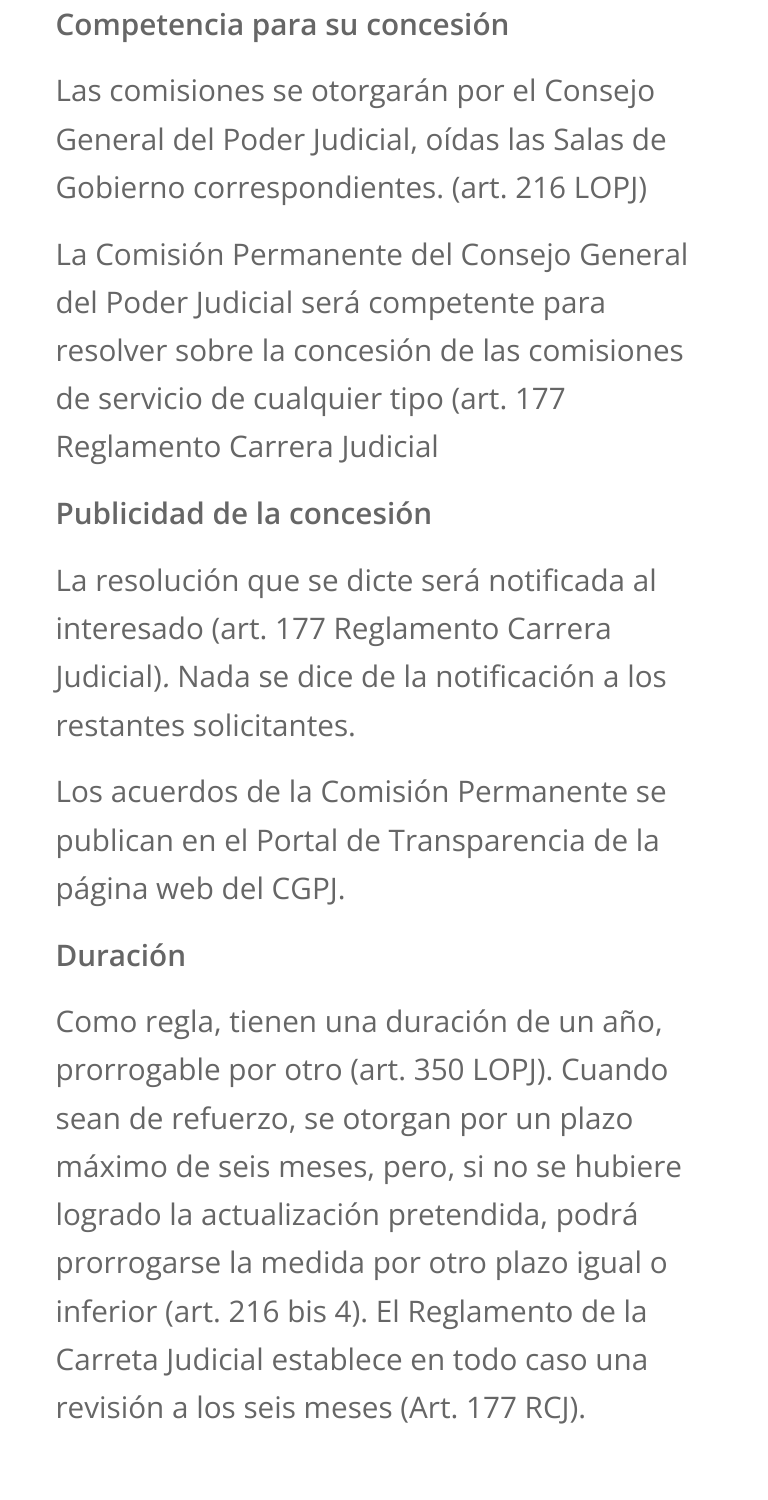# 1. B) ANÁLISIS CRÍTICO DE LA SITUACIÓN

### Los peligros de las comisiones de servicios.

Frente al nombramiento de cargos judiciales por un sistema estricto de concurso, con una baremación reglada de méritos, la comisión de servicios permite un nombramiento más flexible, el cual presenta indudables peligros:

- Desde el punto de vista de la organización  $\bullet$ judicial:
	- · Supone la posibilidad de nombramientos de jueces ad hoc.
	- Sujeta al juez nombrado a una dependencia temporal poco acorde con el principio de inamovilidad judicial.
- Desde el punto de vista de los derechos del juez, permite tratos de favor y discriminaciones ante la amplitud de los criterios que determinan el nombramiento. Permite que determinadas personas especialmente bien relacionadas disfruten de una carrera meteórica ajena a una valoración objetiva de méritos.

### La postura del TJUE

El art. 24 CE reconoce el derecho fundamental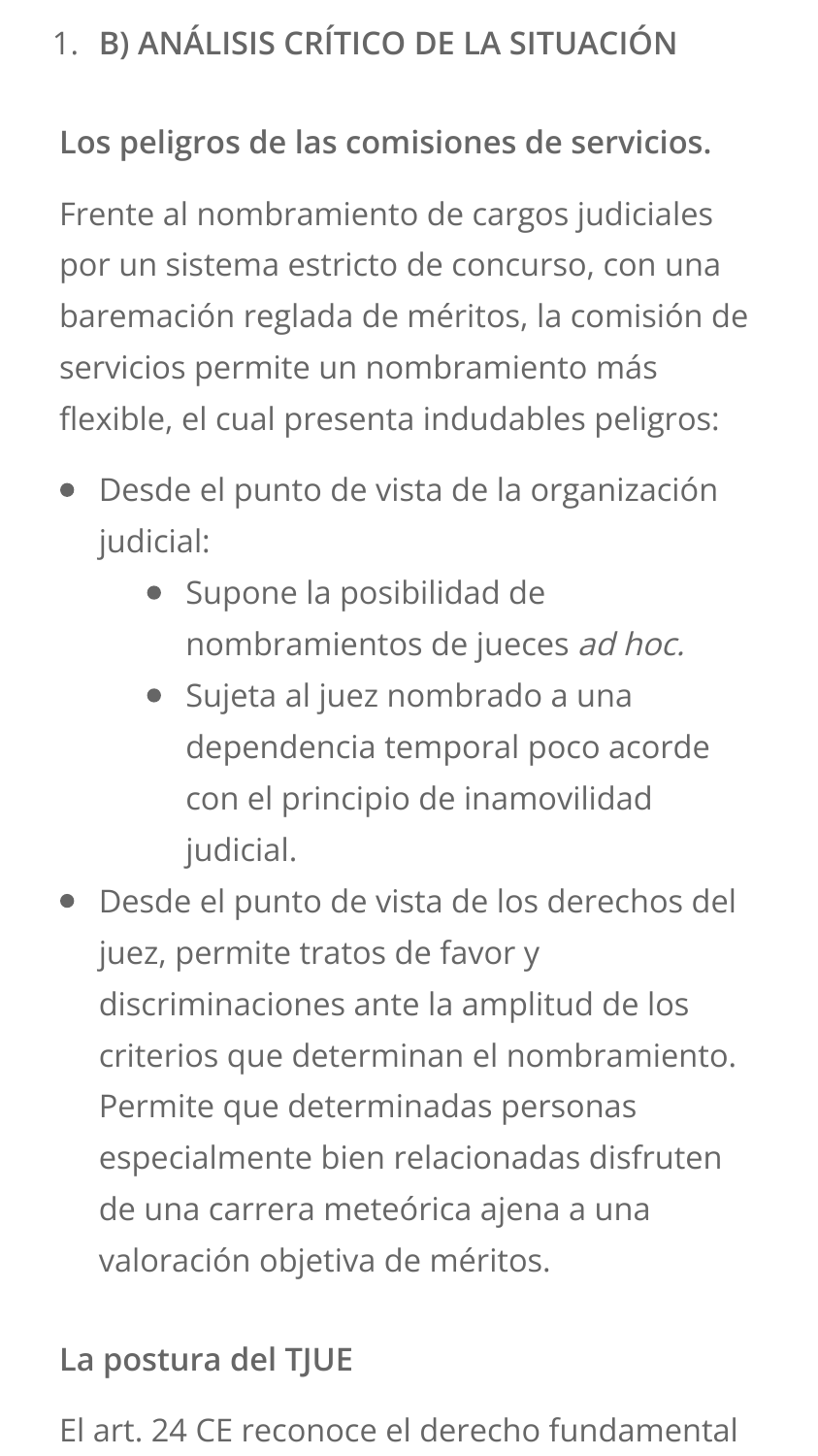al "juez ordinario predeterminado por la Ley". Aunque el TC normalmente ha considerado que la regla se refiere al órgano judicial y no a la persona física que lo ocupa (SSTC 55/1991, 117/2014) lo cierto es que el TJUE sí ha declarado que este último aspecto es relevante en relación con el derecho a un tribunal imparcial establecido previamente por la ley que el TJUE entiende deriva del art. 19 del TUE (STJUE asuntos C-487/19 o C-748/19).

En concreto, la sentencia de 16 de noviembre de 2021 (asunto C-748/19) nos indica lo siguiente, en relación con los órganos judiciales penales:

- Son necesarias reglas precisas sobre el  $\bullet$ nombramiento, la duración del mandato y las causas de cese de los miembros de un órgano judicial, que permitan excluir toda duda legítima en el ánimo de los justiciables en lo que respecta a la impermeabilidad de dicho órgano frente a elementos externos y en lo que respecta a la neutralidad de este ante los intereses en litigio.
- Tales reglas incluyen necesariamente las  $\bullet$ relativas a la adscripción de jueces en comisión de servicio.
- Los criterios para la asignación de  $\bullet$ comisiones de servicios deben ser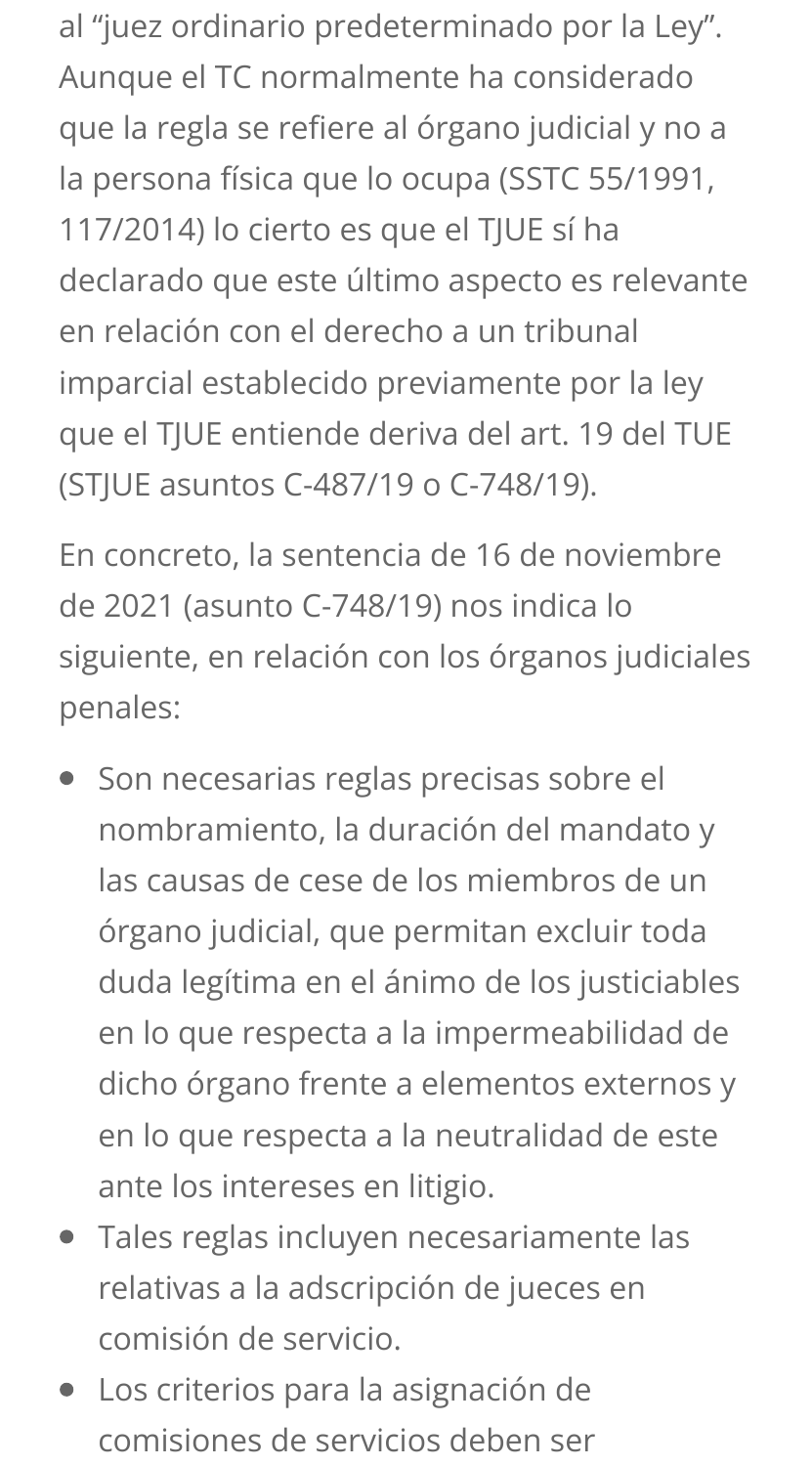publicados previamente.

La designación y cese de una comisión de  $\bullet$ servicios debe ser motivada y debe ser controlable judicialmente.

#### Los criterios de designación

No existen criterios de designación que permitan un control judicial real del nombramiento:

- Los criterios del art. 216 bis3 LOPI no son  $\bullet$ reglados en su cómputo y pueden concurrir con suma facilidad en todos los solicitantes. sin que la Ley establezca, en tales casos, un criterio para distinguir al nombrado, fuera de que el Consejo haya de nombrar al "que considere más idóneo".
- En cuanto a los criterios del Acuerdo de 11 de julio de 2019, indudablemente son adecuados considerados uno por uno. Sin embargo, su valoración no reglada (expresamente se prohíbe la misma: La valoración de estos criterios se realizará igualmente de manera conjunta, sin que el orden seguido para su exposición determine prioridad de unos sobre otros) aboca a un panorama de franca discrecionalidad y dificultad de control.
- EL Tribunal Supremo confirma que en efecto la discrecionalidad es máxima; la sentencia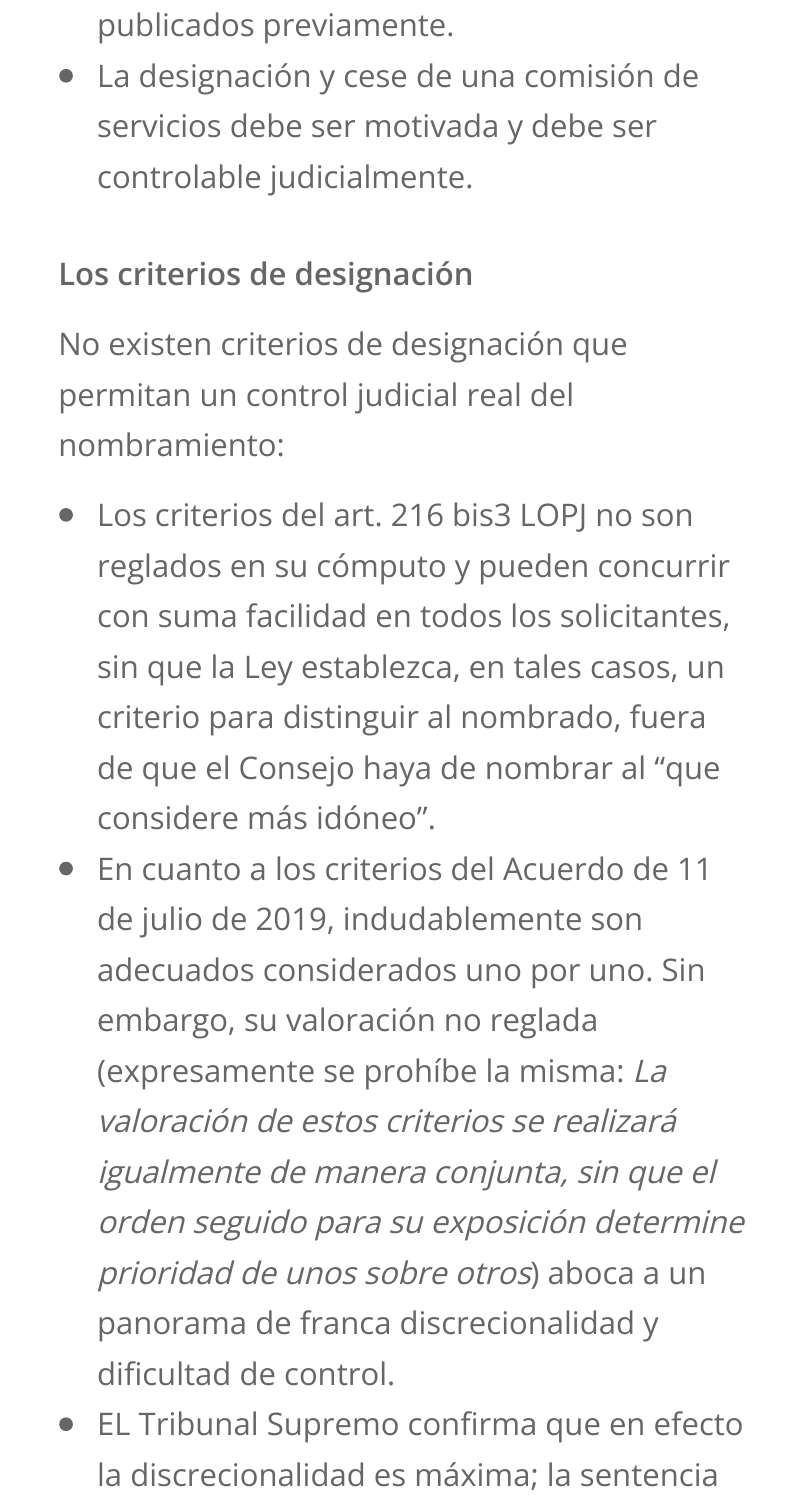de 18 de noviembre de 2020, relativa al la comisión de servicios para un Juzgado Central de Instrucción, indica que "la designación ha de hacerse...de manera casuística y singularizada en función de las específicas circunstancias concurrentes; y, por esto mismo, ha de reconocerse al Consejo una amplia discrecionalidad en orden a la determinación del criterio que debe decidir la designación en función de la singularidad que presente cada situación".

Aunque la LOPJ indica que la decisión ha de  $\bullet$ ser motivada, es conocida la doctrina del Tribunal Supremo relativa a los nombramientos discrecionales, que, para preservar el ámbito de la discrecionalidad del Consejo, limita el control de la motivación a una mera comprobación externa de su existencia.

#### La competencia para la designación

El Reglamento atribuye la competencia para realizar las designaciones de comisión de servicios a la Comisión Permanente, Esta norma parece francamente ilegal a la vista de lo previsto en los arts. 599.4 y 602 LOPJ.

La comisión de servicios como promoción profesional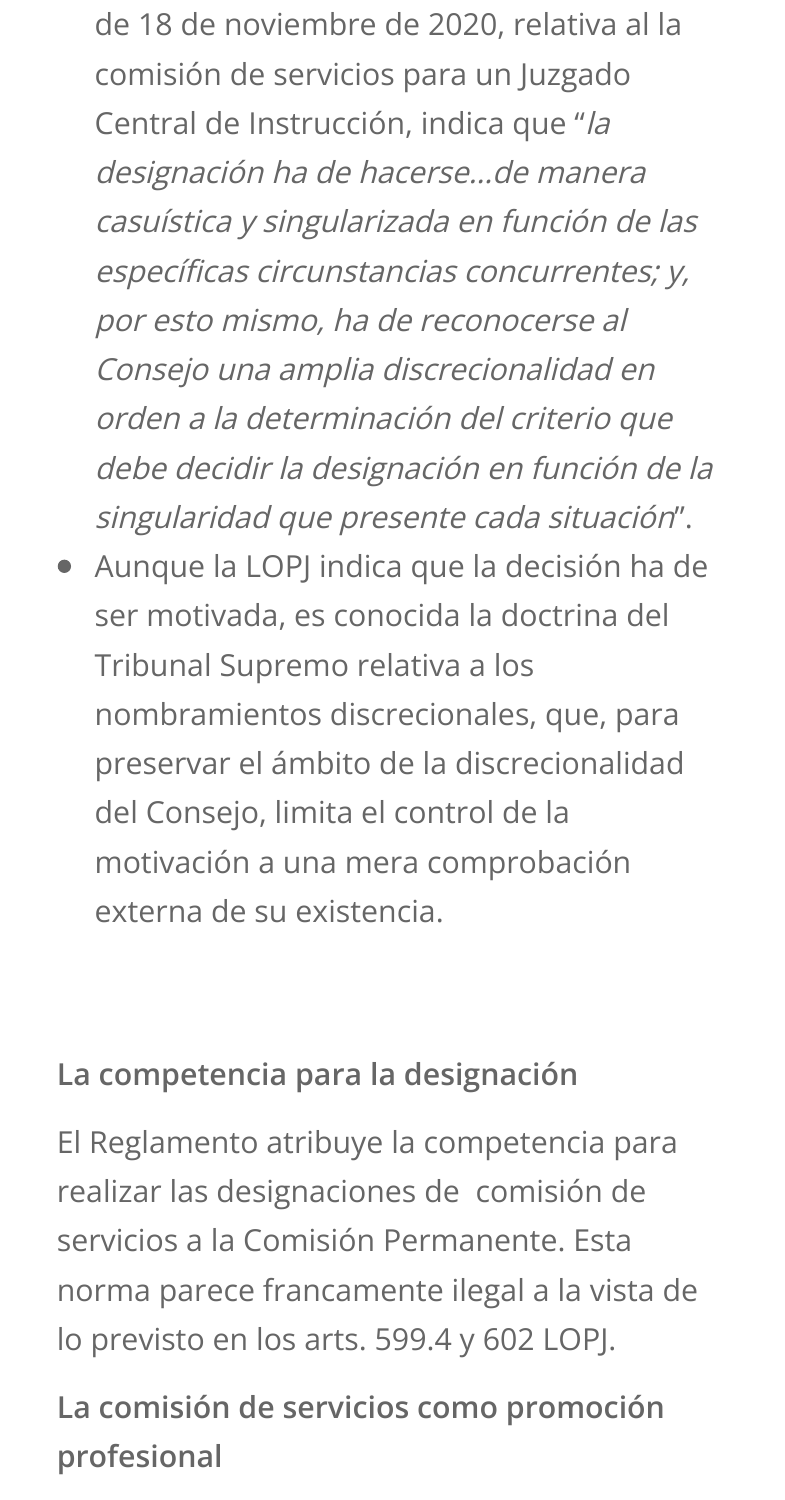Con el ánimo de rebajar la exigencia de garantías en el nombramiento de comisiones de servicios, la sentencia del Tribunal Supremo de 18 de noviembre de 2020 señala que "no se trata de designaciones que encarnen una promoción profesional". Esta es una afirmación más que discutible, por los siguientes motivos:

- En primer lugar, si el puesto comisionado es  $\bullet$ de superior categoría y retribución al que desempeña el nombrado, la designación supone, evidentemente, al menos mientras se sirve el puesto, una evidente promoción profesional y económica.
- Incluso después de servido supone tal  $\bullet$ promoción, por dos motivos al menos:
	- Uno, porque, como demuestra el caso de la sentencia del Tribunal Supremo de 18 de noviembre de 2020, un anterior nombramiento para un puesto en comisión de servicios puede ser razón suficiente y única para dar preferencia al nombrado frente a otro nombramiento posterior en un puesto semejante. De este modo, es posible permanecer indefinidamente saltando de una comisión otra y utilizando como mérito los nombramientos anteriores.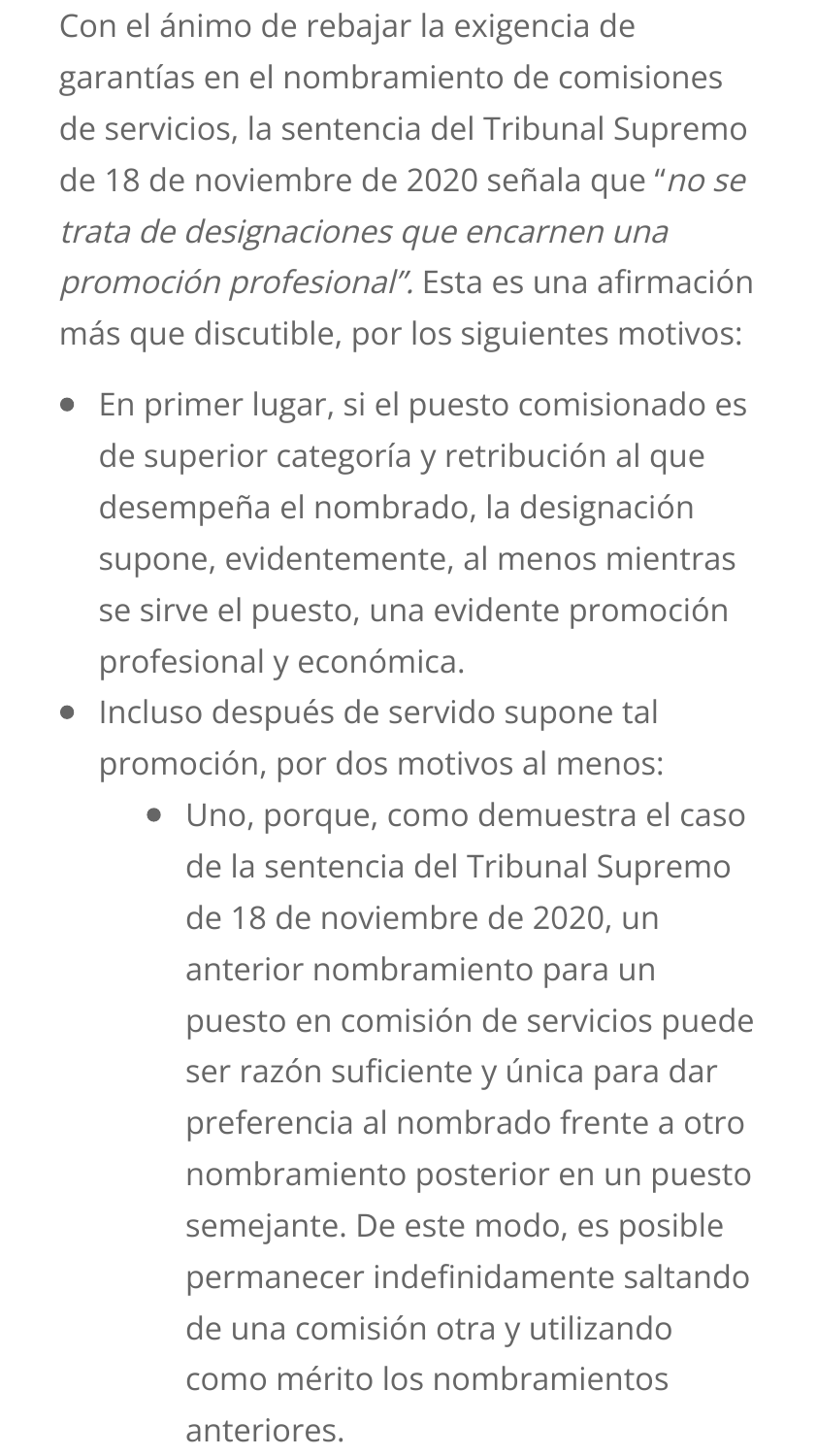Otro, porque, como es sabido, numerosos puestos judiciales de responsabilidad son de nombramiento discrecional por el Consejo, de modo que, obviamente, el tiempo servicio en comisión puede ser utilizado como mérito en una decisión que, por cierto, tomará el mismo órgano que nombró en comisión al solicitante. De este modo, el Consejo, como Pigmalión, puede ir prefigurando los méritos de su candidato a puestos de designación discrecional.

#### La comisión de servicios y la inamovilidad

Dado que la comisión de servicios se debe confirmar a los seis meses, y de nuevo para una posible prórroga de otro año, la dependencia del nombrado con respecto al Consejo es evidente.

Esto contradice frontalmente la idea de inamovilidad judicial y la doctrina que deriva de las sentencias del TJUE que más arriba se han citado.

Ello no sería grave si el CGPJ no fuese un órgano político o si se exigiese una rigurosa motivación a la renovación o no renovación. Pero no es el caso.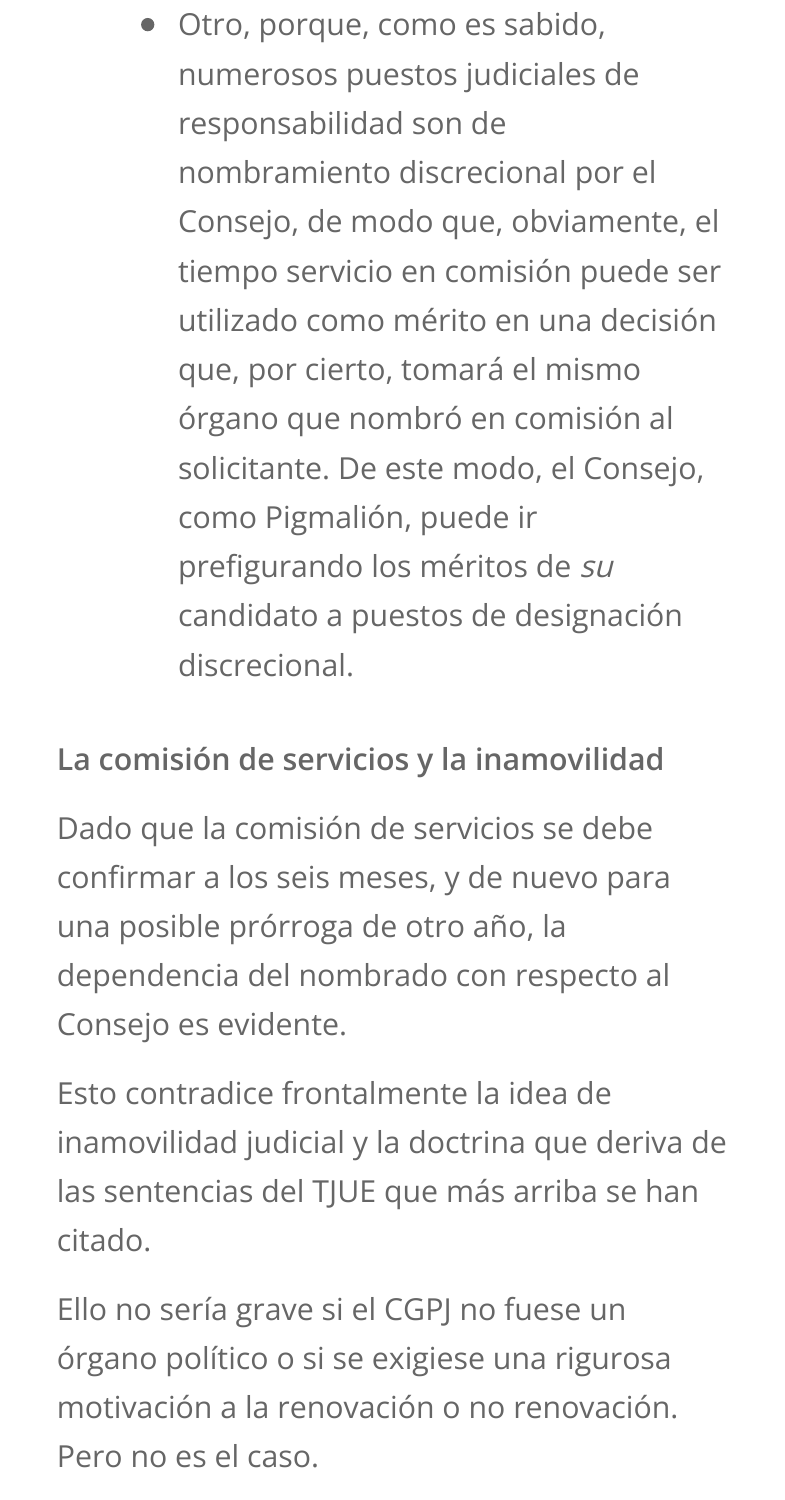#### Conclusión

La STIUE asunto C-748/19 se refería a un caso en el que la comisión de servicios había sido otorgada por el Ministro de Justicia polaco y, además, con carencia absoluta de motivación y dificultades para el control judicial. Pudiera parecer que la situación española dista de la anterior. Sin embargo, aunque aparentemente pudiera parecer otra cosa, lo cierto es que no está tan lejana del caso polaco, y así:

- Aunque las comisiones de servicio no las resuelva el Ministro de Justicia, sino el CGPJ, la intensísima vinculación política de este órgano lo ha colocado en el punto de mira de las instancias europeas. Tanto el TJUE en el caso de Polonia, como el Consejo de Europa (GRECO) para el caso español, han hecho declaraciones sobre el CGPJ que hacen que pueda considerarse que dicho órgano es una institución que suscita profundo recelo en Europa y que hace que sus nombramientos sean vistos como algo tan político como los que pueda hacer un Ministro de Justicia.
- La exigencia aparente de motivación de las  $\bullet$ designaciones no se traduce en la obligación de realizar una verdadera ponderación de la capacidad de los nombrados, lo que puede derivar fácilmente en una real ausencia de motivación suficiente o en una motivación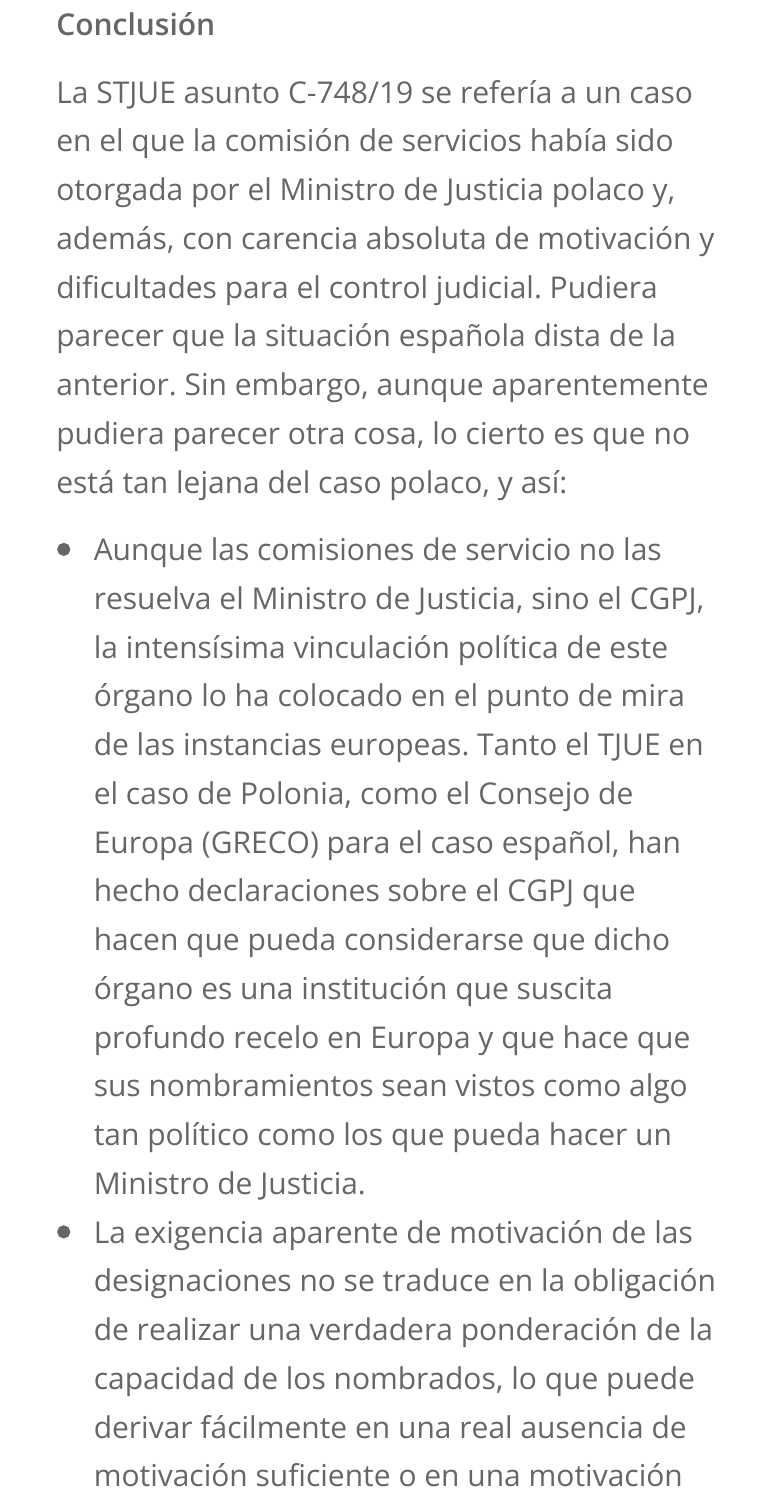puramente formal, que el TS suele negarse a controlar en su contenido.

La renovación o no de la comisión, realizada normalmente sin motivación específica y detallada, sujeta al nombrado a la decisión discrecional de un órgano político, lo cual entra dentro de la situación que la STIUE C-748/19 proscribe.

A la vista de lo anterior, es real el riesgo de que una acción jurídica ante el TJUE o ante el TEDH, fundada la intervención en un asunto de un Juez nombrado en comisión de servicios por el CGPJ, pueda triunfar, por vulnerarse el art. 19 del TUE o el art. 6 del Convenio Europeo de Derechos Humanos



# NAVEGACIÓN DE ENTRADAS

**REVISTA TEMPUS: edición** Navidad 2021

# Deja un comentario